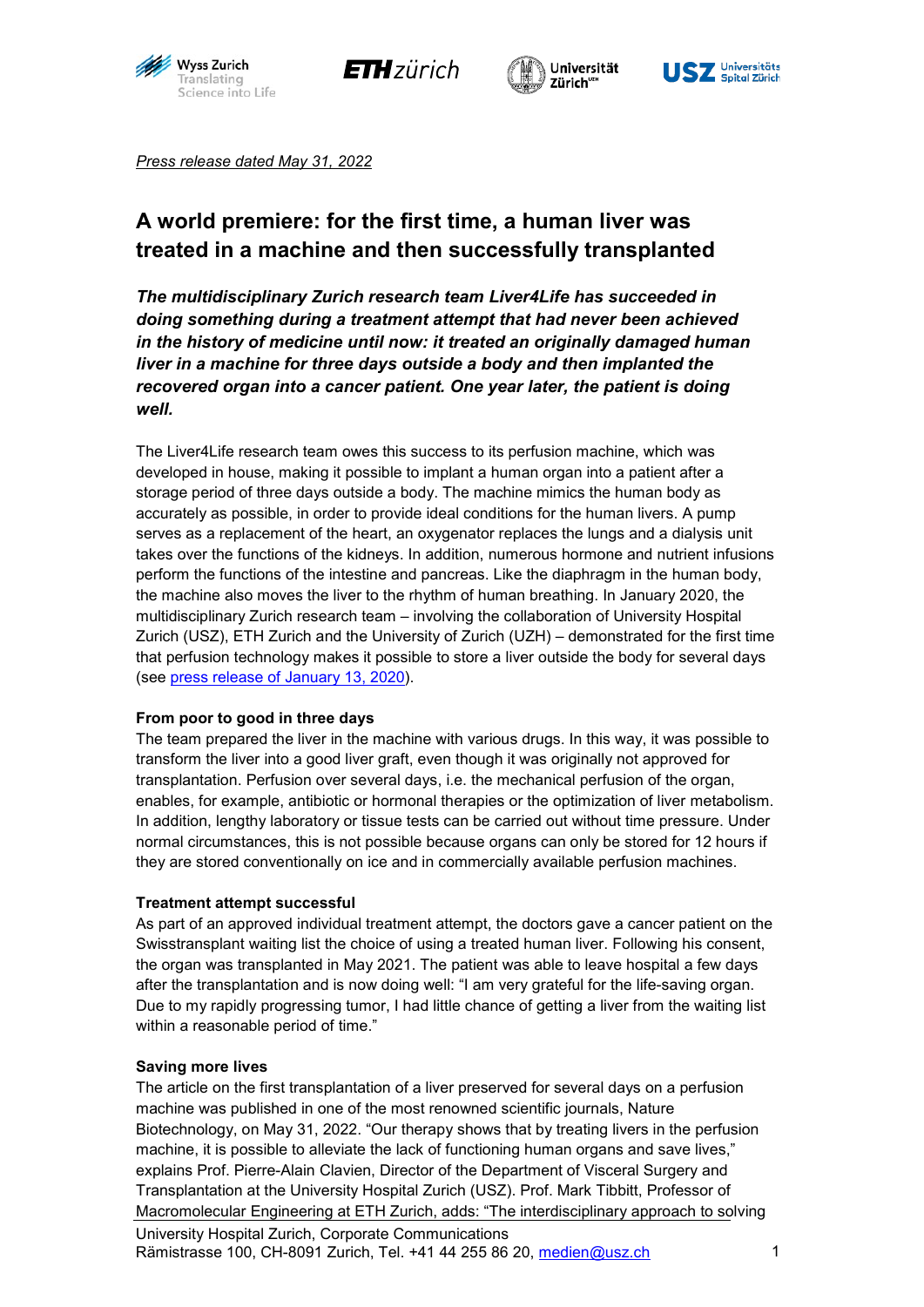







complex biomedical challenges embodied in this project is the future of medicine. This will allow us to use new findings even more quickly for treating patients."

The next step in the Liver4Life project is to review the procedure on other patients and to demonstrate its efficacy and safety in the form of a multicenter study. Its success would mean that in the future, a liver transplantation, which usually constitutes an emergency procedure, would be transformed into a plannable elective procedure. At the same time, a next generation of machines is being developed. In addition, those involved in basic research continue to look for ways of treating other liver diseases outside the body with drugs, molecules or hormones.

## **Liver4Life: a Wyss Zurich project**

The [Liver4Life](https://www.wysszurich.uzh.ch/projects/wyss-zurich-projects/liver4life) project was launched in 2015 under the umbrella of the Wyss Zurich Translational Center (Wyss Zurich). It brings together the highly specialized technical knowhow and biomedical knowledge of around ten medical professionals, biologists and engineers. The project is being financed with donations from the initiator of Wyss Zurich, Dr. h.c. mult. Hansjörg Wyss.

**Publication May 31, 2022** Clavien PA, Dutkowski P et al. Transplantation of a human liver following 3 days of ex situ normothermic preservation. Nature Biotechnology 2022. Doi: 10.1038/s41587-022-01354-7 <https://www.nature.com/articles/s41587-022-01354-7>

### **Contact for questions**

*Pierre-Alain Clavien, Prof. Dr. med.* Director of the Department of Visceral Surgery and Transplantation at the University Hospital **Zurich** 

*Max L. Hefti, Dr.* Project leader Liver4Life, Wyss Zurich Translational Center (ETH Zurich / University of Zurich)

Contact through the USZ media office [medien@usz.ch, +](mailto:medien@usz.ch)41 44 255 86 20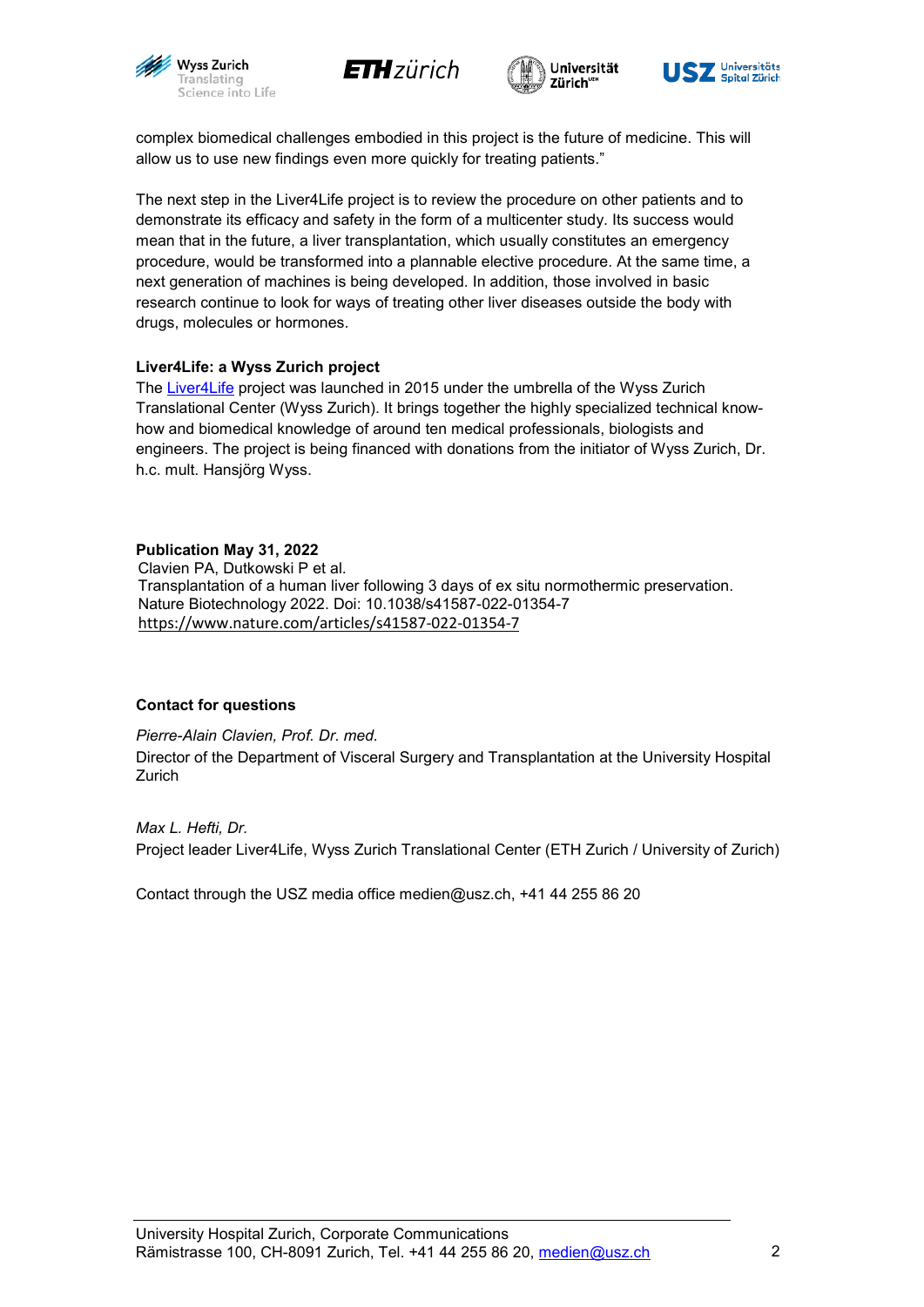







#### **Images**

*Photo 1*: The Wyss Zurich Team connects the donor liver to the perfusion machine in the clean room.



*Photo 2*: Prof. Pierre-Alain Clavien and Prof. Philipp Dutkowski during the transplantation of the liver treated in the machine.



*Photo 3*: The surgeon, Prof. Pierre-Alain Clavien, and the patient when the latter was discharged from hospital after the successful transplantation.



*Photo 4*: Anniversary celebration of the Wyss Zurich Team with the patient. From left to right: Matteo Müller, Prof. Mark Tibbitt, the patient, Prof. Pierre-Alain Clavien, Lucia Bautista Borrego, Max Hefti and Richard Sousa Da Silva.